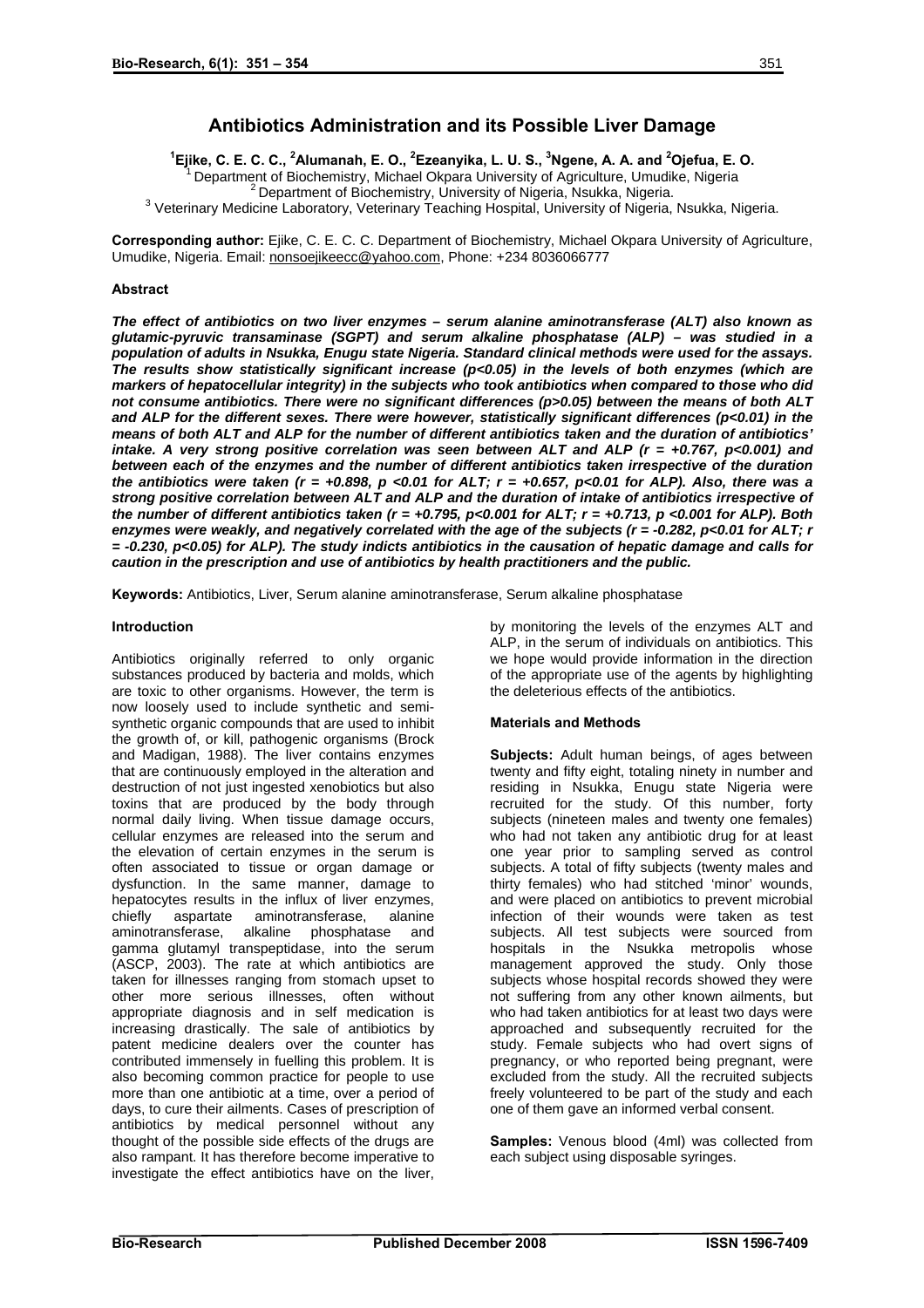|                         | Mean Age ± SD<br>(Years) | <b>Mean No of Different</b><br>Antibiotics Taken ± SD | Mean No of Days of<br>Intake ± SD | Mean ALT ±<br>SD (U/L) | Mean ALP ±<br>SD (U/L) |
|-------------------------|--------------------------|-------------------------------------------------------|-----------------------------------|------------------------|------------------------|
| <b>Test Subjects</b>    | $32.5 \pm 9.61$          | $1.88 \pm 0.90$                                       | $4.50 \pm 2.21$                   | $20.38 \pm 2.82$       | $259.00 \pm 30.29$     |
| Females ( $n = 30$ )    | $33.07 \pm 9.48$         | $1.97 \pm 0.96$                                       | 4.50 v 2.40                       | $20.53 \pm 2.87$       | $260.82 \pm 30.61$     |
| Males ( $n=20$ )        | $31.16 \pm 9.79$         | $1.75 \pm 0.79$                                       | $4.50 \pm 1.93$                   | $20.15 \pm 2.81$       | $256.26 \pm 30.36$     |
| <b>Control subjects</b> | $38.5 \pm 9.09$          | $0.00 \pm 0.00$                                       | $0.00 \pm 0.00$                   | $8.88 \pm 2.15$        | $159.11 \pm 32.94$     |
| Females (n=21)          | $39.48 \pm 8.89$         | $0.00 \pm 0.00$                                       | $0.00 \pm 0.00$                   | $8.86 \pm 2.37$        | $159.42 \pm 33.09$     |
| Males $(n=19)$          | $37.32 \pm 9.42$         | $0.00 \pm 0.00$                                       | $0.00 \pm 0.00$                   | $8.89 \pm 1.94$        | $158.77 \pm 33.68$     |
| Total (n=90)            | $35.16 \pm 9.79$         | $1.15 \pm 0.12$                                       | $2.50 \pm 2.78$                   | $15.27 \pm 6.28$       | $214.60 \pm 58.92$     |

**Table 1: Summary of results from test and control subjects** 

*Nọ stands for number, SD for standard deviation and n for number of subjects.* 

The samples were transferred to anti-coagulant-free sample containers and left to clot. Thereafter, they were centrifuged at 2500g for 5 minutes to separate the cells from the serum. The serum was pipetted (2ml) into fresh containers and stored in a freezer at -10°C until used.

**Methods for assays:** Serum alanine aminotransferase was assayed by the method of Reitman and Frankel (1957) while serum alkaline phosphatase was assayed by the method of Rec (1972). Both were done using commercially available test kits (Randox Laboratories Ltd, Crumlin, Co., United Kingdom).

**Statistical analysis:** Differences between means were separated using the one way analysis of variance (ANOVA) test, while the Pearson's correlation coefficients were calculated to assess association between variables. Both tests were done with the aid of the SPSS for windows version 11.0 package (SPSS Inc., Chicago, IL).

### **Results**

The average ages for the test and control subjects were 32.5 and 38.5 years respectively. The difference in the mean ages of the subjects in both groups irrespective of sex were not statistically significant (p>0.05). However, there was a statistically significant difference (p<0.05) in the mean ages of the females in the test and control groups. On the average, each of the test subjects took approximately two different antibiotics for between four and five days. The mean ALT and ALP values were  $8.88 \pm 2.15$ U/L and  $159.11 \pm$ 32.94U/L respectively for the control subjects, while the mean values for both enzymes in the test category were 20.38  $\pm$  2.82U/L and 259.00  $\pm$ 30.29U/L respectively (Table 1).

The levels of the two liver enzymes studied were not statistically different (p>0.05) for both sexes in the test and control groups (Table 1). However, the level of the enzymes remained conspicuously higher in the test subjects when compared to the control group. A test of correlations also revealed that there was no significant correlation between the two enzymes and the sex of the subjects.

Figure 1 reveals that the levels of the studied enzymes oscillated around the same values for the three age ranges, both in the test group and in the control group. The levels of the enzymes for the control groups however remained clearly lower than those of the test groups. There was no significant

difference (p>0.05) in the mean values of ALT and AST for the different age ranges. There were weak negative correlations between age of subjects and number of antibiotics taken ( $r = -0.245$ ,  $p < 0.05$ ), duration of antibiotic intake  $(r = -0.257, p < 0.05)$ , levels of ALT ( $r = -0.282$ ,  $p < 0.01$ ) and ALP ( $r = -1$ 0.23, p<0.05).

The level of ALT for the test group increased step-wise as the number of antibiotics taken increased (Fig. 2A). The trend noticed for ALP is different as it dropped after those who took two antibiotics. However, regardless of the number of antibiotics taken, the levels of both enzymes remained markedly higher than those of the control group. There were significant differences (p<0.05) in the mean ALP and ALT values of the groups that took different numbers of antibiotics. Strong positive correlations were noticed between the enzymes and the number of antibiotics taken  $(r = +0.898, p < 0.001)$ for ALT, and  $r = +0.657$ ,  $p < 0.01$  for ALP).

Figure 2B shows the level of the liver enzymes as the number of days of antibiotic intake increased. From the figure, it is seen that there was a small but steady rise in the level of ALT of the subjects as the number of days the antibiotics were taken increased. For ALP, the increase appears more marked, but dropped at 6-8 days, only to peak at 8 or more days. In any case, the levels of the enzymes were lower by 50% or more in the control group when compared to even those who took antibiotics for only 2-3 days. The means of ALT and ALP were significantly (p<0.01 in each case) different with respect to the number of days the antibiotics were taken. There were strong positive correlations between the duration of antibiotic intake and both the levels of ALT ( $r = +0.795$ ,  $p < 0.001$ ) and ALP ( $r = +0.713$ ,  $p < 0.001$ ). In all cases, the levels of serum alanine aminotransferase highly correlated positively with the levels of alkaline phosphatase in the subjects ( $r = +0.767$ ,  $p < 0.001$ ).

### **Discussion**

The liver serves many metabolic functions, yet quantitative markers for liver function are not available in everyday practice. Estimation of liver injury is therefore indirect, and recognizing the severity of hepatic injury can also be problematic (King and Perry, 2001). Although alanine aminotransferase and alkaline phosphatase are present in tissues around the body, their elevation (particularly in combination) is most often associated with liver injury or disease. Of all known liver enzymes, ALT is known to be highly liver-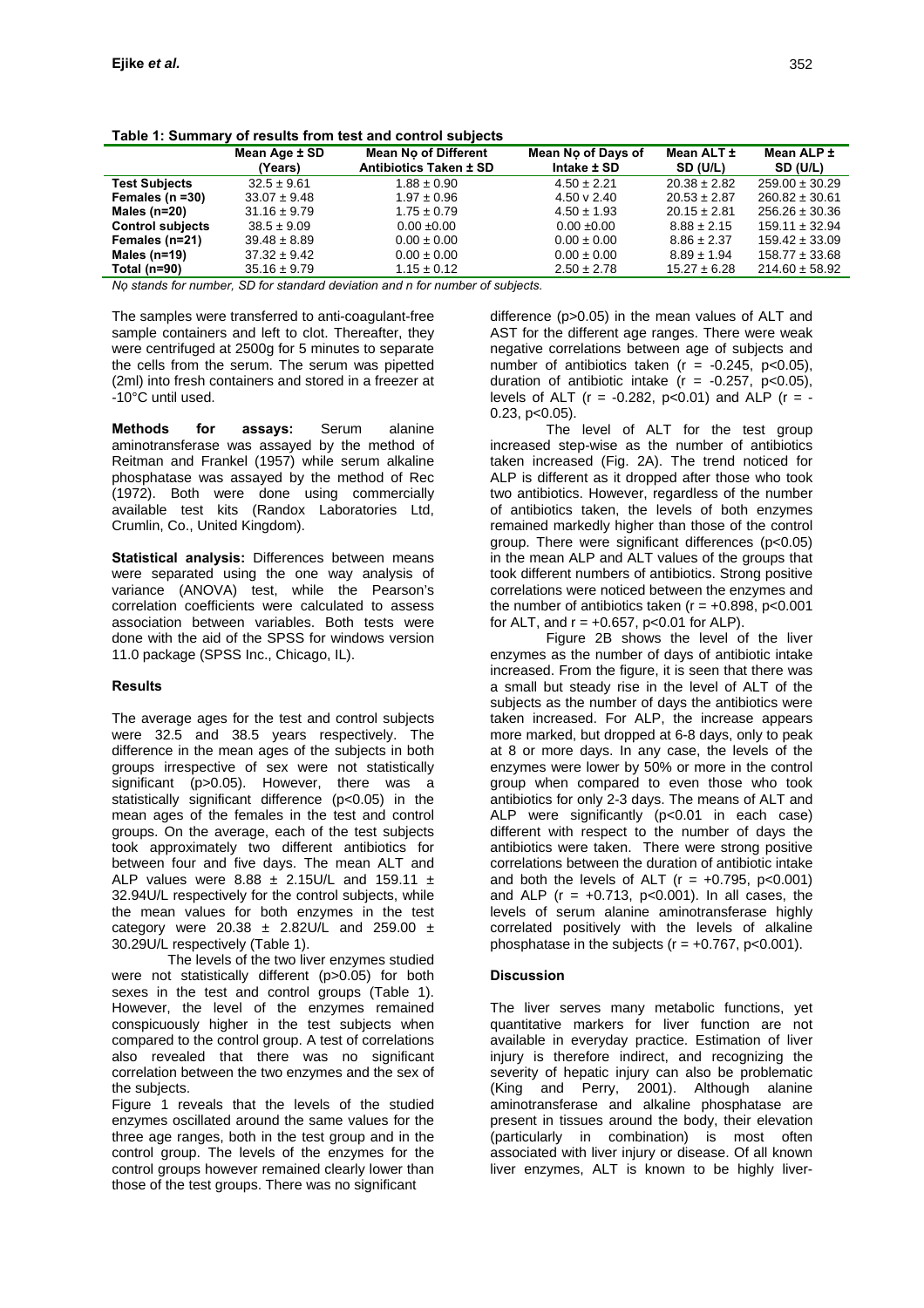





**Fig. 2: Levels of ALT and ALP in the subjects who took different antibiotics together, irrespective of duration (A), and for different numbers of days, irrespective of the number of different antibiotics taken (B).**